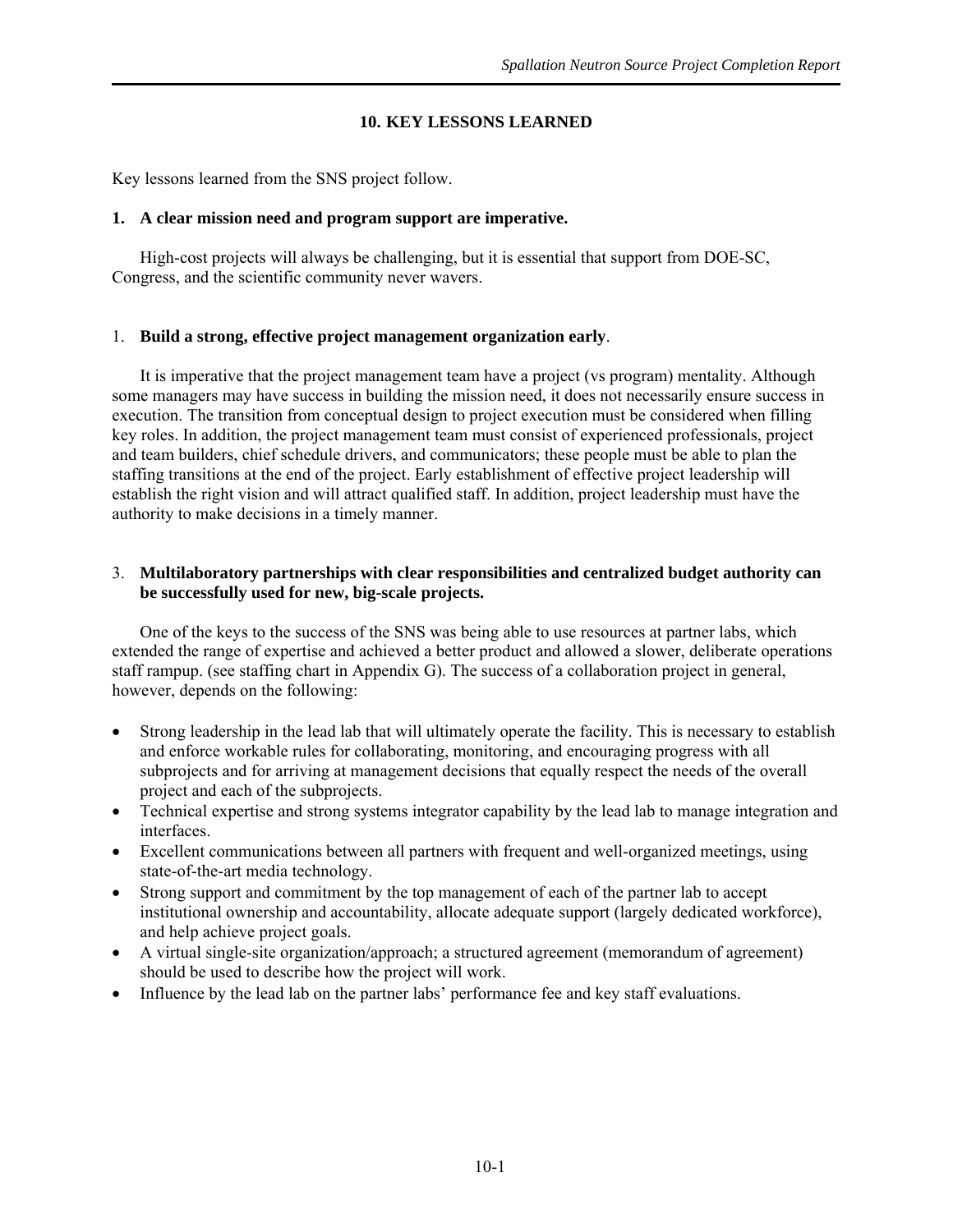## **4.** *Many* **project management tools and processes are needed to manage project performance, but processes alone are not sufficient to effectively manage project performance.**

Constant, unrelenting control of costs and scheduling using disciplined management systems is a must. This should include:

- A. Maintaining and measuring against an aggressive schedule.
- B. Planning work to fully use the annual budget authority.
- C. Ensuring that the project's annual funding profile is appropriate from the beginning.
- D. Obtaining competent, independent assessment and advice is imperative:
	- i. using ad hoc reviews as needed for specific problems and
	- ii. using routine, disciplined peer review processes on all aspects of the project. This ensures that lessons learned from other projects are routinely incorporated, and it is an excellent tool for understanding and managing risks and vulnerabilities.
- E. Ensuring that vendor management is performed by experienced personnel.
- F. Planning carefully, anticipating problems, actively managing changes, and staying on top of the details.
- G. Keeping an eye on things such as EAC and risk; planning for known risks and unknowns to achieve performance objectives.
- H. If a collaboration, managing contingency centrally; this is an important risk mitigation approach.
- I. Establishing and incentivizing performance for risk minimization, such as incentive contracts (especially civil construction) and creation/retention of reserves by partners.

### **5. Planning for commissioning and operations should take place early.**

Early planning for commissioning is needed to ensure cost estimates are within the TPC and to recruit operations staff. Additionally, the facility long-range upgrade strategy should be established early on between DOE and the Lab in enough detail to guide design decisions and facilitate future scope enhancements.

### **6. Innovative HR programs are key for successful recruiting and retention of staff.**

During the early several years of the project, there were difficulties in recruiting candidates and securing rapid acceptance and relocation. Candidates perceived that the Project could be subject to cancellation and were unwilling to leave stable employment and/or to lose compensation including pay and/or benefits. The DOE-SC chartered a team, the Working Group, to develop a proposal for assisting SNS in recruiting. The team was composed of representatives from the Headquarters and Operations Offices and contractors with expertise in project management, compensation with expertise in variable pay plans, benefits with expertise in retirement plans, and recruiting. As a result, the DOE-SC director approved implementation of the SNS Project's Human Resources (HR) Working Group's recommendations which became known as the SNS HR toolkit. The toolkit included variable pay options, service-based benefits, and nonqualified tax-deferred retirement plan. SNS has experienced success in recruiting and retaining highly skilled staff to fill over 300 positions to date with an acceptance rate of about 85% and a turnover rate of about 4%. The SNS HR toolkit contributed to this success and effectively minimized issues associated with attracting highly qualified individuals to fill key positions. The toolkit use mitigated perceived differences in vacation and retirement benefits and eliminated the need to grant exceptions, base pay increases, and other actions that result in inequities. The cost impact of using these tools is negligible and in some cases recurring cost were avoided.